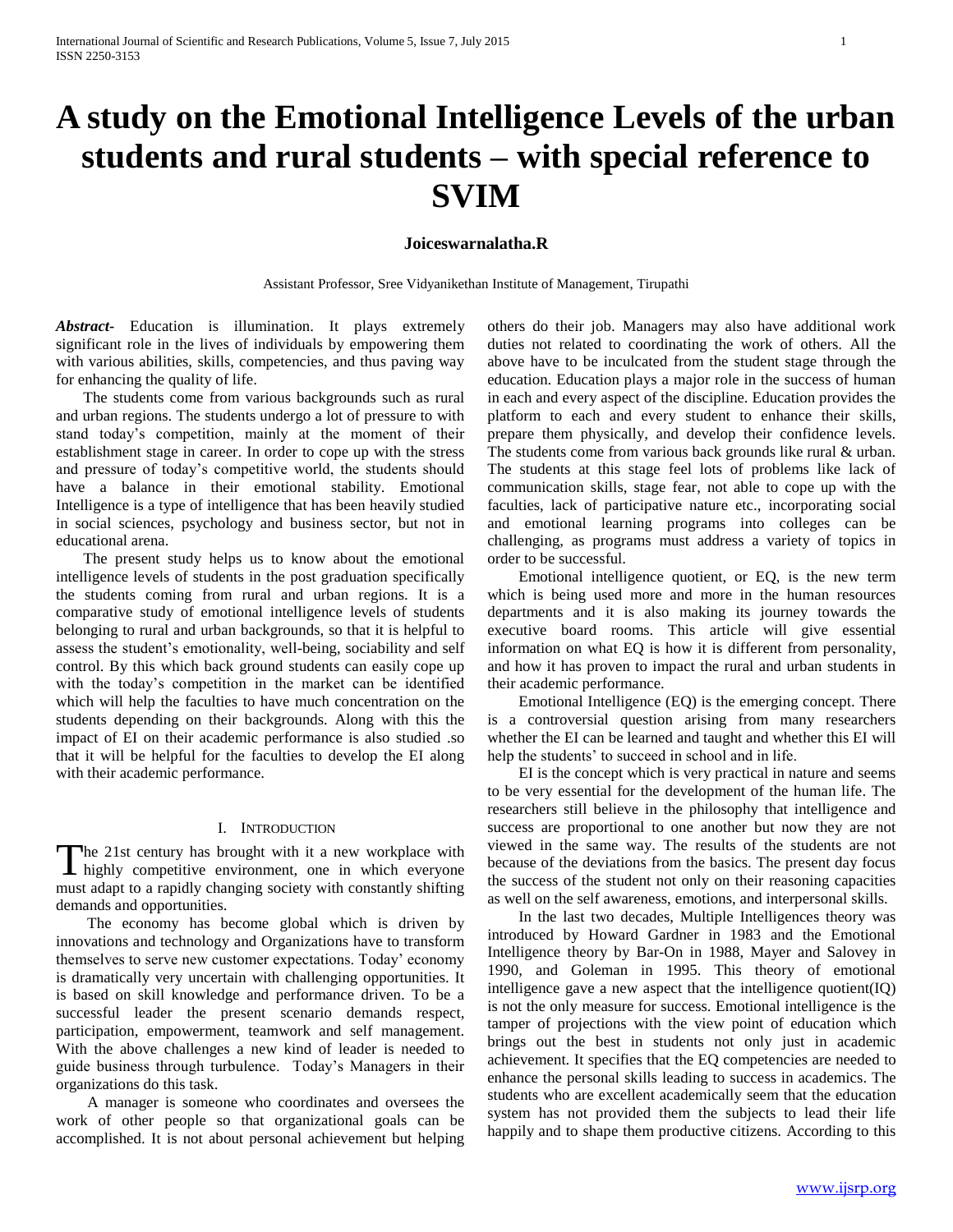theory learning the skills which are necessary to function effectively in life are more important than achieving academically. Many of the EQ idealists believe that the students who achieve academically have not yet developed their emotional intelligence and are not likely able to achieve their full capacity. The students do perform well unless and until they are engaged in developing their emotions, learning styles, personality and motivation.

#### II. EMOTIONAL INTELLIGENCE AND ITS ORIGINS

 The areas of interest which have been studied throughout the human history and found to be recursive are Human intelligence and logical thought. There were many various interpretations of these concepts (Mayer, Roberts, & Barsade, 2008). Taking into account the changing nature of these two concepts, the current definition of intelligence is "a mental ability (or set of mental abilities) that permits the recognition, learning memory for, and capacity to reason about a particular form of information" (Mayer, Roberts, & Barsade, 2008; p.509). There is no one single and unitary form of intelligence (Goleman, 1995), but a series of them, and part of these intelligences focuses on the way individuals see emotions and how they react to them; this is at the core interest of EQ (Mersino, 2007).

 In 1920's the basic concept behind the EQ were developed by Eduard Thorndike while he was working with social intelligences; as an predecessor to the comprehensive idea of intelligence (McEnrue, Groves, & Shen, 2007;Dulewicz, Higgs, & Slaski, 2003). The social intelligence definition given by Thorndike (1920) was as "the ability to understand men and women, boys and girls – to act wisely in human relations".

These were the initial steps which paved the way for evolution of EQ. Thorndike did not create any theoretical concept of social intelligence; he used this as an illustration to reveal that the intelligence can be exposed in different ways. The idea of multiple intelligences was further developed by Gardner in 1980's.from the educational perspective he identified seven components to intelligence:



A. *What Is Emotional Intelligence*?

 EQ is defined as a set of competencies demonstrating the ability one has to recognize his or her behaviours, moods, and impulses, and to manage them best according to the situation. Typically, "emotional intelligence" is considered to involve emotional empathy; attention to, and discrimination of one's emotions; accurate recognition of one's own and others' moods; mood management or control over emotions; response with appropriate (adaptive) emotions and behaviours in various life situations (especially to stress and difficult situations); and balancing of honest expression of emotions against courtesy, consideration, and respect (i.e., possession of good social skills and communication skills). EQ is something which helps the people's to think or have a better choice than the other in making the appropriate judgement.

#### B. *How Is EQ Different from Personality*?

 In psychology, personality refers to the attributes, ideas, skills, talents competencies and behaviour patterns unique to an individual. Personality refers to one's tendencies, such as a penchant for introversion or extroversion. Intelligence quotient can envisage EQ but the personality cannot do it. Nevertheless, EQ can identify both the prejudice and lucidity in one's thinking pattern allowing him to take perfect decisions, personality deals only with the individual behaviours.

#### *C. EQ Competencies leading to Success*

 Apart from the technical skills, cognitive skills and standard personality traits there are five emotional intelligence competencies that contribute to the success of individuals in the workplace:

- 1. Intuition and empathy
- 2. Political acumen and social skills
- 3. Self-awareness
- 4. Self-regulation
- 5. Self-expectations and motivations

 *1).Intuition and empathy***:** This deals in knowing about other's feelings, requirements and concerns. This competency plays important role in the workplace due to the following reasons:

- Knowing and understanding others' feelings and perspectives
- To recognize and meet the requirements of customer's
- To know about what others need in order to develop and helping them in their growth
- Humanising opportunities with diverse people.

 *2).Political Acumen and Social Skills***:** This deals in expertness of stirring up of desired responses in others. It is important in the work place due to the following reasons:

- To influence by using tactics and techniques in attaining desired results
- To communicate effectively by giving clear and convincing messages
- To inspire and direct the individuals
- To negotiate and resolve the conflicts
- To enhance the interpersonal relationships for the success of business
- To create synergy in pursuing collective goals.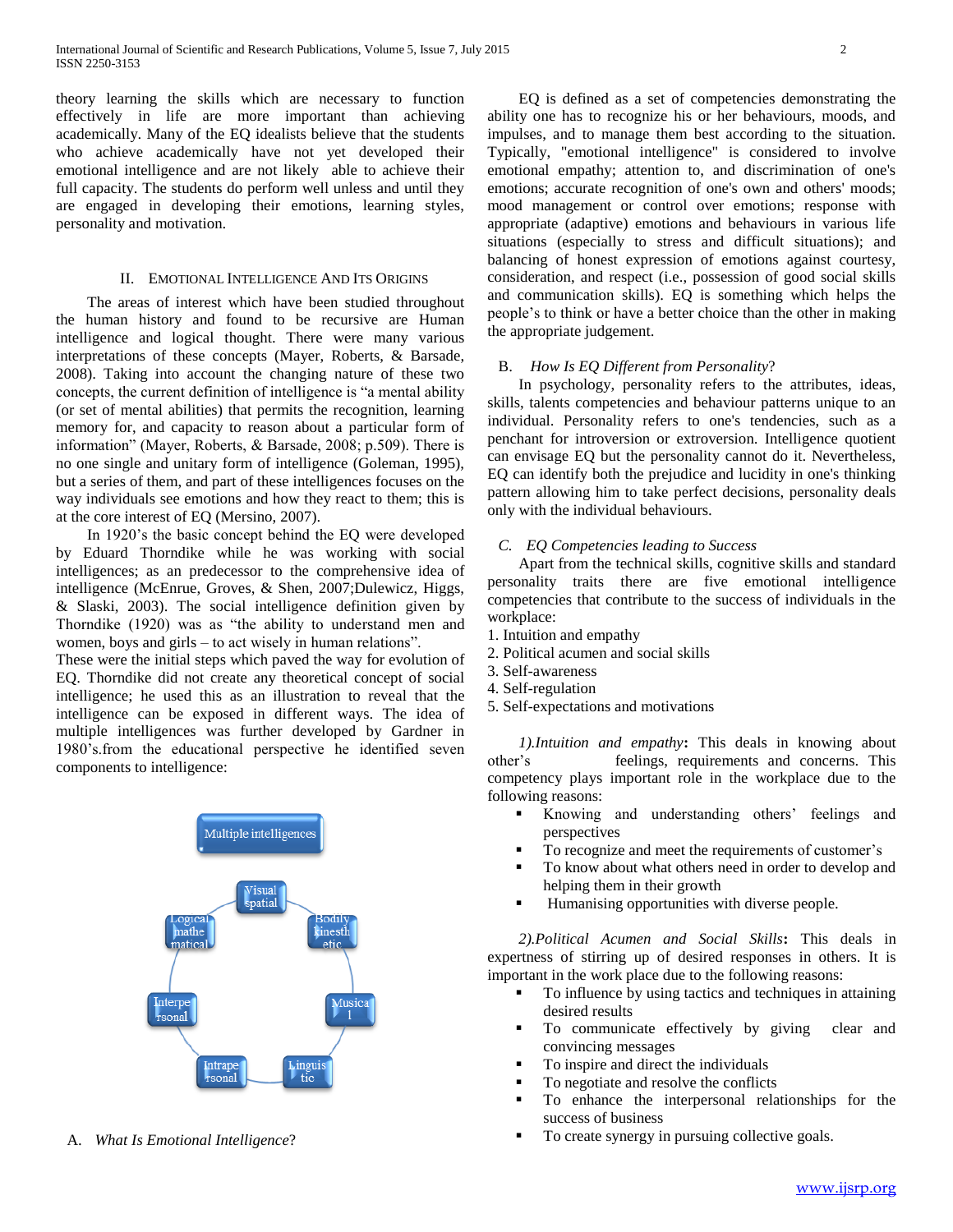*3).Self-Awareness***:** This deals in knowing about one self. It is important in the workplace for the following reasons:

- To know about one's own emotions and impact on others.
- To know about one's strengths and confines
- To know about self-worthiness and capabilities.

 *4).Self-Regulation***:** This deals in knowing how to control and manage one's own emotions. It is important in the work place for the following reasons:

- To manage disruptive emotions
- To maintain honesty and integrity
- To have dynamism in handling change
- To take-up responsibility and accountability
- To inculcate innovativeness

 *5).Self-Expectations and Motivation*: this deals in knowing the Emotional tendencies that help in reaching goals. It is important in the workplace for the following reasons:

- To drive ourselves towards the standard of excellence.
- To be committed towards the organisation
- To take up the initiation to act on the opportunities
- To be optimistic in nature in the achievement of goals
- D. *Goleman's in his first book he identified five domains of EQ*:
	- Knowing your emotions
	- Managing your own emotions
	- Motivating your self
	- Recognising and understanding others emotions
	- Managing relationships



 Goleman (1999) wrote, "Evidence suggests that emotionally intelligent leadership is key to creating a working climate that nurtures employees and encourages them to give their best.

#### *E. Various definitions for Emotional Intelligence*

 Presently this concept is widely used in the academic world. There is some controversy regarding the actual conceptualization of EQ. This controversy has given the definition of EQ into conflicting theories (Giorgi, 2013; Silong, et al. 2012; Rosete & Ciarrochi, 2005):

- EQ as mixed model In which EQ firmly sticks to mental abilities with other personal attributes, describing it as a "non-cognitive intelligence". This conceptualization is mainly supported by academics such as Bar-On and Goleman.
- EQ as an ability based model –in which EQ is identified as standard intelligence similar to that of Cognitive intelligence (i.e. IQ) and is supported by academics such as Salovey and Mayer.

#### *1). The Mixed Model*

 Mersino (2007) and especially Bar-On (2006) have given similar definitions in the case of the latter, Bar-On cites the Encyclopedia of Applied Psychology which identifies the following conceptual layouts:

The Goleman model classifies EQ as a sequence with varied competencies that enhances managerial performance; defining it as "the abilities to recognize and regulate emotions in ourselves and in others." (Goleman & Cherniss, 2001 p.2).

According to Bar-On (2006) EQ is measured through multi-rates assessment methods.

The Bar-on model, defined as a model that describes "a crosssection of interrelated emotional and social competencies, skills and facilitators that impact intelligent behaviour, measured by self-report within a potentially expandable multi-modal approach including interview and multi-ratter assessment" (Bar-On, 2006, p.2)

#### *2).The Ability Model*

 The other definition of EQ which is supported by Salovey and Mayer is defined as "the ability to monitor ones and other's feelings and emotions, to discriminate among them and to use this information to guide one's thinking and action" (Salovey and Mayer, 1990, p.189). This is the definition which is supported and accepted by most academicians, even Goleman and Bar-on, since it does not get in the way with their model.

#### *F. Critiques to Emotional Intelligence and Due Diligence*

 EQ is an excellent tool which can be applied to any sort of business solutions to attain much maximum benefits. To apply it meticulously in reality we should also know about the critics of EQ.There are many criticisms to EQ.

 Some of the sceptics do not believe in the conceptualization of EQ as a valid form of intelligence because there is no term which clearly defines EQ as a valid form of intelligence.

 Not even scientific evidence is provided by the authors supporting the idea of EQ as a form of intelligence.

 Generally we use self report and 360 degree test for measuring. Because of the nature of EQ it is measured on self descriptions, where the individual has a chance of giving over positive description which may lead to wrong interpretations. Even then this can be avoided by giving sufficient anonymous testing and confidentiality to test subjects.

 From the above discussion it is clear that the EQ has significant amount of criticism.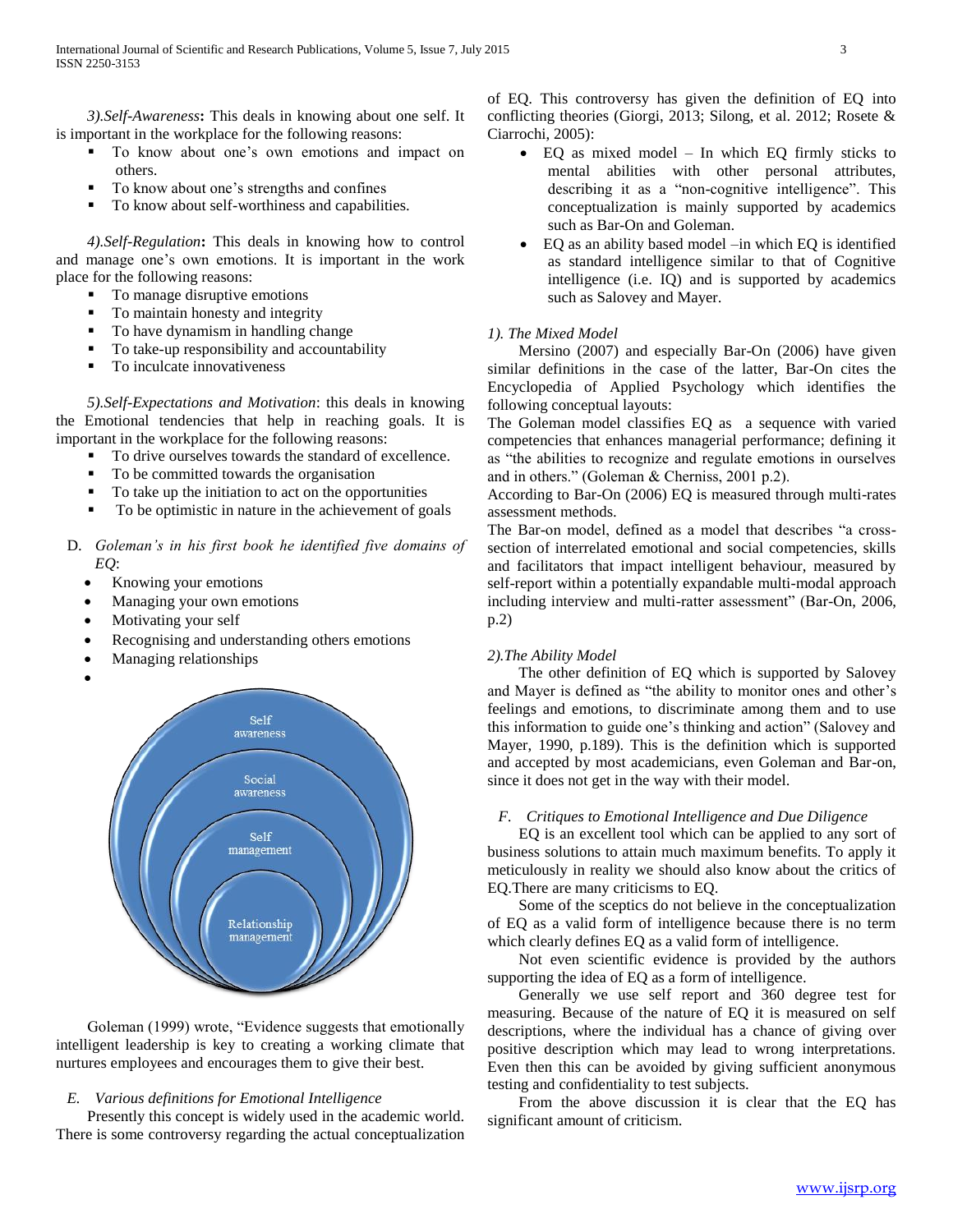#### III. REVIEW OF LITERATURE

#### *G. Studies conducted Abroad*

 **Farooq** in 2003 studied the effect of emotional intelligence on academic performance of 246 adolescent students. His analysis reports reveal that the students with high level of emotional intelligence perform well comparatively with that of the students having low level of emotional intelligence.

 **Drago** in 2004 investigated the relationship between emotional intelligence and academic achievement in nontraditional college students. As the students have different cognitive abilities, the role of emotional intelligence can be better understood in their academic achievement. His analysed that emotional intelligence was significantly related with the students GPA, cognitive abilities and age.

Parker and others in 2005 examined the impact of emotional intelligence on the successful transition from high school level to university level. The results of their study revealed that academically successful students had tremendous higher levels of several different emotional and social competencies. From this study they identified the importance of emotional intelligence in the successful transition of students from high school to university.

 **Mestre** and others in 2006 conducted a survey on 127 Spanish adolescents, the ability to understand and manage emotions, analysed by a performance measure of emotional intelligence (the MSCEIT), and correlated positively with teacher ratings of academic achievement and adaptation for both males and females. The study revealed that the emotional abilities are positively correlated among the females with peer friendship nominations and also found that EI is positively associated with teacher ratings of academic adaptation among boys and peer friendship nominations among girls.

 **Tamannaifar** and others in 2010 examined 6,050 students at the University of Kashan to identify the relationship between emotional intelligence, self-concept and self esteem with academic achievement. The sample of students was randomly chosen. The result of the study was that emotional intelligence, self concept and esteem of the students was positively associated with their academic achievement.

 **Yahaya** and others in 2011 studied the relationship between the five dimensions of emotional intelligence i.e., self awareness, emotional management, self-motivation, empathy, interpersonal skills and academic performance. The report revealed that there is significant relationship between self-awareness, emotional management and empathy with academic performance.

#### **Studies conducted in India:**

 **Malekari and Mohanty, in** 2011 has conducted a study and viewed that how Emotional intelligence have important clinical and therapeutic implications as it is emerged from an amalgamation of research findings on how people appraise, communicate and use emotions.

 **Zeidner** and others in 2004 has pointed out that there hasn't been sufficient research to clearly know the impact of Emotional intelligence on the academic success.

 **Kattekar** (2010) conducted a survey on 500 IX standard students of Kannada language to know the impact of emotional intelligence on the academic achievement. His interpretations

revealed that a positive relationship exist between emotional intelligence and academic achievement of students.

 **Bai** in 2011 examined the anxiety proneness and emotional intelligence in relation to the academic achievement of preuniversity students. The study is exploratory, the performance of the students in the examination was considered very seriously to study the influence of anxiety proneness and emotional intelligence on their academic achievement. He involved 500 students belonging to Bangalore urban and rural areas from various education streams like science, arts and commerce. His analysis reported that there was significant difference in academic achievement and emotional intelligence.

#### IV. STATEMENT OF THE RESEARCH PROBLEM

 An exhaustive review of related literature on emotional intelligence and academic achievement of students has been conducted in order to evolve a research study. The problem for research was based on the following research questions:

 (i) Does emotional intelligence affect academic performance of?

 (ii)Do the students from different backgrounds differ significantly in their emotional intelligence and academic achievement?

The major objectives of the study are as follows:

- To study the emotional intelligence levels of urban & rural students.
- To study the relationship between emotional intelligence and academic performance.
- To study the implications & recommend for developing the emotional intelligence in students at PG level

#### V. RESEARCH METHODOLOGY

 Research in common parlance refers to a search for knowledge. Once can also define research as a scientific and systematic search for pertinent information on a specific topic. In fact, research is an art of scientific investigation.

#### *A. Population and Sample Characteristics*

 The target population for the present study is the students in **Sree Vidyanikethan Institute of Management** having rural & urban students. From the target population a sample of 78 students is being selected (34 rural & 44 Urban).

*B. The parameters used for evaluating the EI levels of students are*

- Emotionality
- Well- being
- Self-control
- Sociability

 The criteria for measuring the academic performance of students is being calculated by using the percentage secured in  $10^{th}$ ,  $12^{th}$  & UG.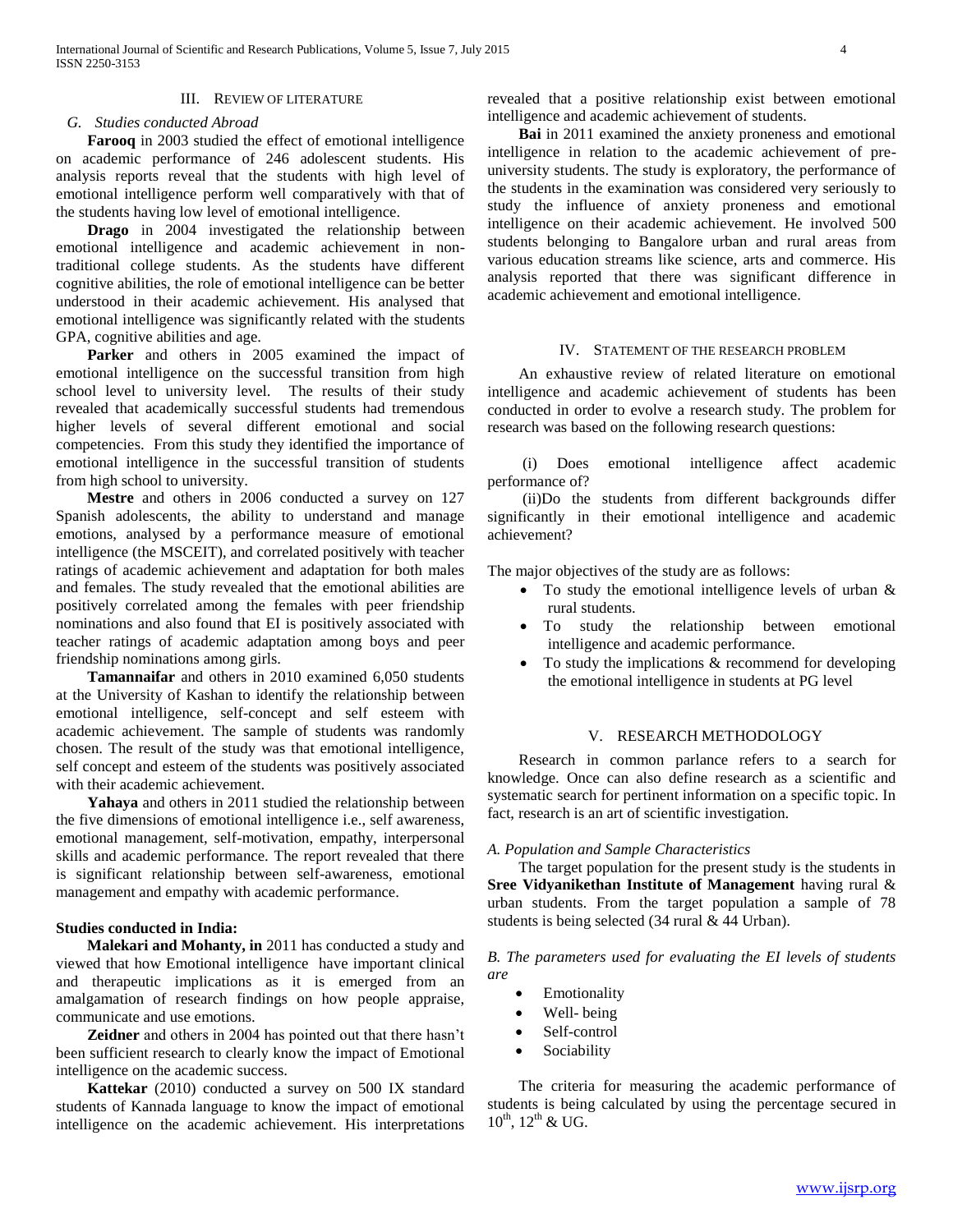#### *C. The following hypothesis is framed***:**

 **Hypothesisₒ 1 -**There is no significant difference between urban and rural students on the scores of Emotional Intelligence.

 **Hypothesisₒ 2** – Emotional Intelligence is positively associated with academic performance of students measured with the percentages secured in  $10^{th}$ , 12th & UG.

#### VI. DATA ANALYSIS AND DISCUSSION

 For this study, I used the survey method for the collection of data. The questionnaire is designed and data is collected from SVIM students of I year MBA. Simple Random sampling technique is used. After the collection the data, data was filtered from typo errors and missing values. After the analysis, the conclusion remarks and recommendations are given.

 The study analysis has been done by using the SPSS. The questionnaire has been tested for Cronbach's alpha reliability test. Cronbach's alpha is the most commonly used measure the internal consistency ("reliability") of the questionnaire. It is most commonly used when when we apply multiple Likert questions in the survey.The questionnaire has been found to be reliable.

# **TABLE I Reliability Statistics**

| Cronbach's | Cronbach's | Alpha                       | Based | on <sub>N</sub> |  |  |  |
|------------|------------|-----------------------------|-------|-----------------|--|--|--|
| Alpha      |            | Standardized Items<br>Items |       |                 |  |  |  |
| .486       | 766        |                             |       |                 |  |  |  |

# **TABLE II Item Statistics**

|                                                                                           | Mean                          | Std.<br>Deviation | N  |
|-------------------------------------------------------------------------------------------|-------------------------------|-------------------|----|
| Region                                                                                    | 1.5641                        | .49908            | 78 |
| <b>GPA</b>                                                                                | 70.7587 8.31973               |                   | 78 |
| $\overline{I}$ can express my emotions with $3.7308$<br>words freely                      |                               | .89258            | 78 |
| I don't find difficulty in showing<br>my affection to those who are 4.1795<br>close to me |                               | .90802            | 78 |
| I can understand things<br>others point of view                                           | ${\rm from}^{\rm}{}_{4.0256}$ | .82138            | 78 |
| I am empathetic in nature                                                                 | 3.9359                        | .79511            | 78 |
| I am self motive person                                                                   | 4.3974                        | .82713            | 78 |
| $\overline{I}$ can acquaintance well with $4.3718$<br>those who are close to me           |                               | .82350            | 78 |
| $\frac{1}{\sqrt{1}}$ usually stop and sense about 3.9359<br>my feelings                   |                               | .82713            | 78 |
| $\overline{I}$ am familiar with the situations $3.5513$<br>that elicit, my own emotions   |                               | .84742            | 78 |
| $\overline{I}$ Know how own feelings blow 4.1538<br>own act                               |                               | .83863            | 78 |
| regularly alter<br>life<br>my<br>according to the conditions                              | 4.1410                        | .73369            | 78 |

| It is simple for me to keep $_{4.2436}$<br>myself stimulated                                              |                                  | .91433  | 78 |
|-----------------------------------------------------------------------------------------------------------|----------------------------------|---------|----|
| $\overline{I}$ am active, I can admit new $4.3462$<br>environment                                         |                                  | .77000  | 78 |
| trust I am full of personal $ 4.0000 $<br>potentiality                                                    |                                  | .93974  | 78 |
| I have a dim perception on many<br>of the aspects                                                         | 3.4872                           | .90802  | 78 |
| I don't find life is pleasurable                                                                          | 3.3974                           | 1.26224 | 78 |
| $\overline{I}$ feel certain to work without the $3.5128$<br>need for direct regulation                    |                                  | .84889  | 78 |
| I consider myself to be<br>one<br>among the most competent for a4.2821<br>job and likely to be successful |                                  | .71890  | 78 |
| I speak out for a course of deeds<br>I suppose in even when others 3.8077<br>disagree                     |                                  | .89816  | 78 |
| act tranquilly in traumatic $3.8590$<br>I<br>situations                                                   |                                  | 1.22447 | 78 |
| come across difficulty<br>control my opinions                                                             | $\rm{^{to}$ 2.3846               | 1.13081 | 78 |
| I'm typically able to find ways<br>to manage my emotions when I3.9744<br>want to emotions when I want to  |                                  | .86751  | 78 |
| have a propensity to change $2.2436$<br>L<br>my mind often                                                |                                  | 1.05911 | 78 |
| I would like to get out of effects<br>which I have caught up in them $2.3718$<br>earlier                  |                                  | .99491  | 78 |
| Finally I am talented to pact $3.7564$<br>with the tension                                                |                                  | .92842  | 78 |
| Others think highly of me $\frac{1}{3.8590}$<br>being cool and tranquil                                   |                                  | .94970  | 78 |
| I forecast obstacles to a purpose 3.9872<br>in order to conquer them                                      |                                  | .91869  | 78 |
| I have a tendency to step back in<br>many situations even I know 2.6410<br>that I am true                 |                                  | 1.28906 | 78 |
| ultimately I am a good diplomat 3.8462                                                                    |                                  | .95451  | 78 |
| $\overline{\text{II}}$ can knob successfully with the 4.1538<br>people                                    |                                  | .79081  | 78 |
| $\overline{I}$ repeatedly stand up for my $4.2179$<br>privileges                                          |                                  | .78372  | 78 |
| frequently sway the<br>people                                                                             | $\overline{\text{other}}$ 3.5513 | 98887.  | 78 |
| articulate<br>optimistic<br>expectations<br>about<br>potential                                            | others <sup>4.3077</sup>         | .81077  | 78 |
| instructions<br>I<br>give<br>demonstrations to grow others                                                | $\text{or}_{4.0256}$             | .75549  | 78 |
| distinguish specific strengths<br>development<br>chances<br>or<br>others                                  | in4.1154                         | .78923  | 78 |
|                                                                                                           |                                  |         |    |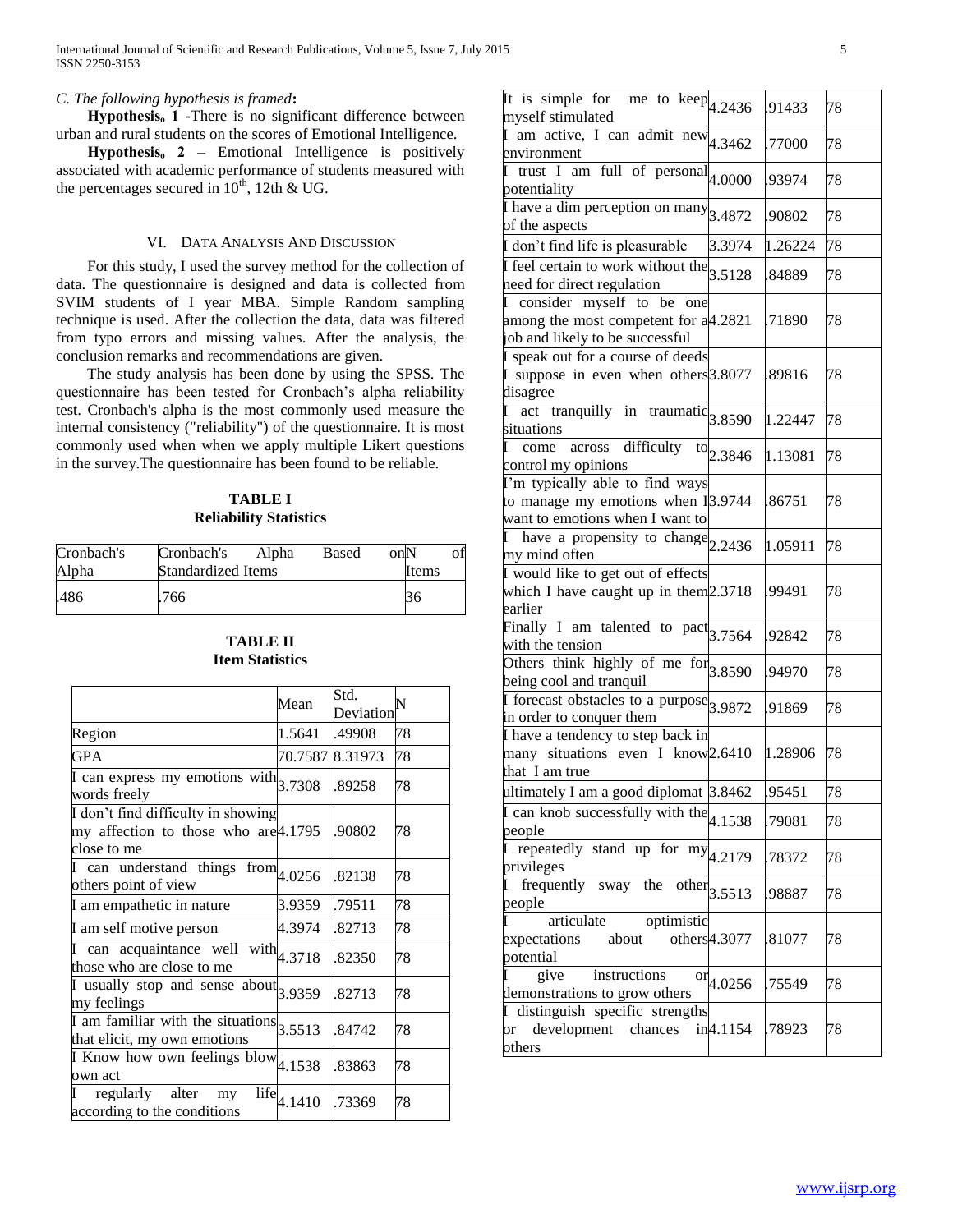# **TABLE III Item-Total Statistics**

|                                                                                                                | Scale                          | Scale       |           | Correcte Squared | Cronbach    |
|----------------------------------------------------------------------------------------------------------------|--------------------------------|-------------|-----------|------------------|-------------|
|                                                                                                                | Mean                           | Varian d    | Item-     | Multiple         | 's<br>Alpha |
|                                                                                                                | if Item                        | ce          | ifTotal   | Correlati if     | Item        |
|                                                                                                                | Deleted                        | Item        | Correlati | on               | Deleted     |
|                                                                                                                |                                | Deletedon   |           |                  |             |
| Region                                                                                                         | 199.55<br>36                   | 184.71      | .068      | .414             | .484        |
| <b>GPA</b>                                                                                                     | 130.35<br>90                   | 106.20      | .061      | .424             | .750        |
| $\sqrt{I \text{ can express } my}$ 197.38<br>emotions<br>with $69$<br>words freely                             |                                | 182.91 .090 |           | .413             | .482        |
| $\mathbf{I}$<br>don't<br>find<br>difficulty<br>in<br>showing<br>affection to those82<br>who are close to<br>me | my 196.93                      | 182.78 .093 |           | .485             | .482        |
| I can understand<br>things $from 197.09$<br>others point of 21<br>view                                         |                                | 183.68 .068 |           | .639             | .484        |
| I am empathetic 197.18<br>in nature                                                                            | 18                             | 183.09 .100 |           | .636             | .482        |
| I am self motive 196.72<br>person                                                                              | 03                             | 175.92 .423 |           | .616             | .460        |
| can<br>acquaintance<br>well with those<br>who are close to<br>me                                               | 196.74<br>59                   | 177.52 .350 |           | .551             | .465        |
| $\overline{I}$ usually stop and 197.18<br>about<br>sense<br>my 18<br>سنلمم                                     |                                | 181.93 .146 |           | .621             | .478        |
| familiar <sub>197.56</sub><br>T<br>am<br>with<br>the $64$                                                      |                                | 182.40 .121 |           | .537             | .480        |
| $\frac{1 \text{ Know how own}}{196.96}$<br>feelings<br>$\frac{1}{38}$<br>own act                               |                                | 179.52 .252 |           | .541             | .471        |
| $\overline{I}$ regularly alter 196.97<br>my life according $67$<br>to the conditions                           |                                | 179.07 .319 |           | .561             | .469        |
| It is<br>simple<br>to<br>me<br>$keep_{41}$<br>myself stimulated                                                | $\text{for}$ 196.87            | 172.26 533  |           | .759             | .448        |
| $\overline{I}$ am active, I can 196.77<br>admit<br>new 15                                                      |                                | 177.47      | .381      | .722             | .464        |
| I trust I am full of<br>personal<br>potentiality                                                               | 197.11<br>77                   | 174.67      | .416      | .603             | .457        |
| $\mathbf I$<br>have a<br>perception                                                                            | dim 197.63<br>on <sub>05</sub> | 183.50      | .063      | .583             | .484        |
| I don't find life is 197.72<br>pleasurable                                                                     | 03                             | 175.04 .277 |           | .692             | .462        |

| $\overline{I}$ feel certain to 197.60<br>work without the $49$                                                                                                                                                                                                                                                                                                                                                                                              |                                 | 187.08 -.083 |      | .539 | .494  |
|-------------------------------------------------------------------------------------------------------------------------------------------------------------------------------------------------------------------------------------------------------------------------------------------------------------------------------------------------------------------------------------------------------------------------------------------------------------|---------------------------------|--------------|------|------|-------|
| I consider myself<br>to be one among<br>the<br>competent for a56<br>job and likely to<br>be successful                                                                                                                                                                                                                                                                                                                                                      | most196.83                      | 178.25 .371  |      | .554 | .466  |
| I speak out for a<br>course of deeds $I$ <sup>197.31</sup><br>suppose in even <sup>[00]</sup><br>when others                                                                                                                                                                                                                                                                                                                                                |                                 | 173.54 .487  |      | .628 | .453  |
| $\left[\text{I act,} \frac{1}{2} \text{ arct,} \frac{1}{2} \text{arct,} \frac{1}{2} \text{arct,} \frac{1}{2} \text{arct,} \frac{1}{2} \text{arct,} \frac{1}{2} \text{arct,} \frac{1}{2} \text{arct,} \frac{1}{2} \text{arct,} \frac{1}{2} \text{arct,} \frac{1}{2} \text{arct,} \frac{1}{2} \text{arct,} \frac{1}{2} \text{arct,} \frac{1}{2} \text{arct,} \frac{1}{2} \text{arct,} \frac{1}{2} \text{arct,} \$<br>traumatic<br>situations<br>I come across | 87                              | 6            | .143 | .541 | .476  |
| difficulty $\text{to}$ 198.73<br>control<br>my31<br>opinions                                                                                                                                                                                                                                                                                                                                                                                                |                                 | 178.83 .191  |      | .502 | 1.472 |
| I'm typically able<br>to find ways to<br>manage $my 197.14$<br>emotions when I33<br>want to emotions<br>when I want to                                                                                                                                                                                                                                                                                                                                      |                                 | 184.20 .039  |      | .463 | .486  |
| have<br>a<br>propensity $\text{to}$ 198.87<br>change my mind41<br>often                                                                                                                                                                                                                                                                                                                                                                                     |                                 | 183.86 .031  |      | .645 | .487  |
| I would like to<br>get out of effects $198.74$<br>which<br>Ι<br>$have$ $\begin{bmatrix} 1 \\ 59 \end{bmatrix}$<br>caught<br>in<br>up<br>them earlier                                                                                                                                                                                                                                                                                                        |                                 | 188.35 -.127 |      | .556 | .499  |
| Finally I<br>talented to pact $\begin{bmatrix} 1 & 3 \end{bmatrix}$<br>with the tension                                                                                                                                                                                                                                                                                                                                                                     | $\frac{am}{197.36}$             | 182.60 .096  |      | .539 | .481  |
| Others<br>think<br>highly of me for 197.25<br>being cool and 87<br>tranquil                                                                                                                                                                                                                                                                                                                                                                                 |                                 | 182.36 .102  |      | .489 | .481  |
| T<br>forecast<br>obstacles<br>to<br>purpose in order05<br>to conquer them                                                                                                                                                                                                                                                                                                                                                                                   | a197.13                         | 173.78       | .465 | .670 | .454  |
| I have a tendency<br>to step back $\ln \left  \frac{198.47}{198.47} \right $<br>many situations<br>even I know that<br>I am true                                                                                                                                                                                                                                                                                                                            | 67                              | 184.87 -.019 |      | .513 | 493.  |
| ultimately I am a 197.27<br>good diplomat                                                                                                                                                                                                                                                                                                                                                                                                                   | 15                              | 183.15 .070  |      | .550 | .483  |
| I<br>can<br>successfully with $38$<br>the people                                                                                                                                                                                                                                                                                                                                                                                                            | $\overline{\text{knob}}$ 196.96 | 178.18 .335  |      | .583 | .466  |
| $\overline{I}$ repeatedly stand $ 196.89\rangle$<br>for<br>up<br>$my_{97}$<br>privileges                                                                                                                                                                                                                                                                                                                                                                    |                                 | 174.93       | .499 | .645 | 456   |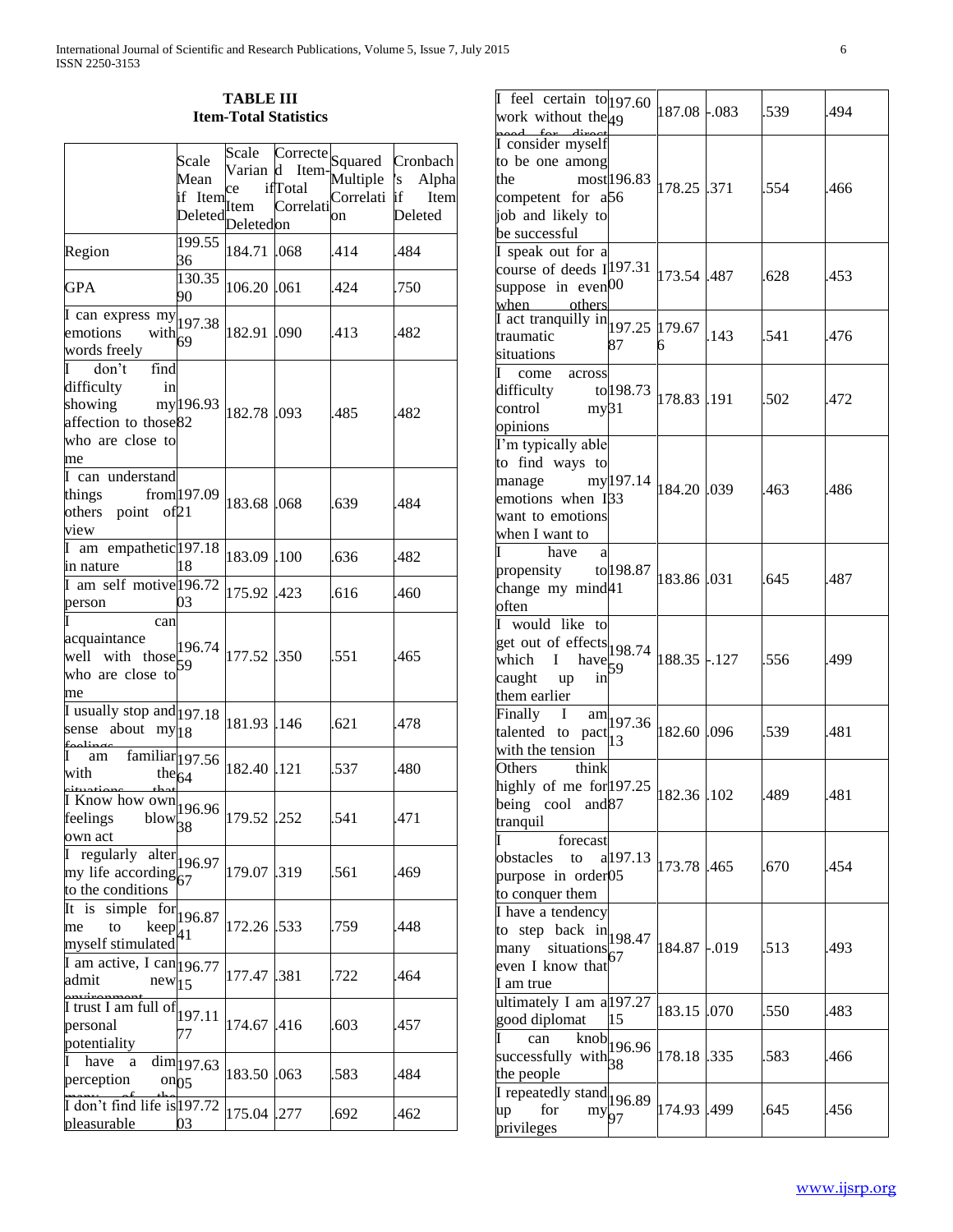| I frequently sway $ 197.56 $<br>the other people $\vert 64 \rangle$                              |                    | 177.48 .282 | .595 | .466 |
|--------------------------------------------------------------------------------------------------|--------------------|-------------|------|------|
| articulate<br>optimistic<br>expectations<br>others<br>about<br>potential                         | 196.81<br>$\Omega$ | 182.98 .102 | .465 | .481 |
| give<br>instructions or 197.09<br>demonstrations to 21<br>grow others                            |                    | 182.94 .116 | .561 | .481 |
| distinguish<br>specific strengths 197.00<br>development <sub>23</sub><br>or<br>chances in others |                    | 178.28 .331 | .683 | .467 |

 From above table the cronbach's alpha value is 0.486 and the standard value is 0.766. Just observe the column values of Cronbach's alpha if deleted. All the item variables i.e., 36 seem to be reliable that is they are very nearer to the specified values.

#### **Normality Test**

.

 The **normality test** has been conducted. The normality test is required to consider for validation of data presented in the literature as it shows whether correct statistical tests have been used. The following are the results. The items very found to be normally distributed. The sample of one question related to skewness and kurtosis is given below:

# **TABLE IV Descriptives**

|                                            | Region |                             |       |        | Statistic Std. Error |
|--------------------------------------------|--------|-----------------------------|-------|--------|----------------------|
|                                            |        | Mean                        |       | 3.6129 | .16512               |
|                                            |        | 95%<br>Confidence Bound     | Lower | 3.2757 |                      |
|                                            |        | Interval for Upper<br>Mean  | Bound | 3.9501 |                      |
|                                            |        | 5% Trimmed Mean             |       | 3.6254 |                      |
| I can express                              |        | Median                      |       | 4.0000 |                      |
| my emotions<br>with words <sup>rural</sup> |        | Variance                    |       | 845    |                      |
|                                            |        | <b>Std. Deviation</b>       |       | 91933  |                      |
| freely                                     |        | Minimum                     |       | 2.00   |                      |
|                                            |        | Maximum                     |       | 5.00   |                      |
|                                            |        | Range                       |       | 3.00   |                      |
|                                            |        | Interquartile Range         |       | 1.00   |                      |
|                                            |        | <b>Skewness</b>             |       | $-218$ | .421                 |
|                                            |        | Kurtosis                    |       | $-638$ | 821                  |
|                                            |        | Mean                        |       | 3.7727 | .12950               |
|                                            |        | 95%<br>Confidence Bound     | Lower | 3.5116 |                      |
| I can express<br>my emotions urban Mean    |        | Interval for Upper<br>Bound |       | 4.0339 |                      |
|                                            |        | 5% Trimmed Mean             |       | 3.8030 |                      |
| freely                                     |        | Median                      |       | 4.0000 |                      |
|                                            |        | Variance                    |       | .738   |                      |
|                                            |        | <b>Std. Deviation</b>       |       | 85898  |                      |

| Minimum             | 2.00   |      |
|---------------------|--------|------|
| Maximum             | 5.00   |      |
| Range               | 3.00   |      |
| Interquartile Range | 1.00   |      |
| <b>Skewness</b>     | -.456  | .357 |
| Kurtosis            | $-212$ | .702 |

# **TABLE V Tests Of Normality**

|                                                                                         |                                         | Kolmogorov-<br>Smirnov <sup>a</sup> |    |      | Shapiro-Wilk  |    |      |
|-----------------------------------------------------------------------------------------|-----------------------------------------|-------------------------------------|----|------|---------------|----|------|
|                                                                                         | Region                                  | <b>Statist</b><br>ic                | df | Sig. | Stati<br>stic | df | Sig. |
| I can express my <sub>rural</sub>                                                       |                                         | .244                                | 31 | .000 | .879          | 31 | .002 |
| emotions<br>with<br>words freely                                                        | urban                                   | .286                                | 44 | .000 | .856          | 44 | .000 |
| don't                                                                                   | $\overline{\text{find}}_{\text{rural}}$ | 316                                 | 31 | .000 | .774          | 31 | .000 |
| difficulty<br>in<br>showing<br>my<br>affection to those urban<br>who are close to<br>me |                                         | .265                                | 44 | .000 | .787          | 44 | .000 |
| $I$ can understand rural<br>things<br>from                                              |                                         | 415                                 | 31 | .000 | .675          | 31 | .000 |
| others point<br>view                                                                    | ofurban                                 | .295                                | 44 | .000 | .817          | 44 | .000 |
| I am empathetic <sup>rural</sup>                                                        |                                         | .211                                | 31 | .001 | .809          | 31 | .000 |
| in nature                                                                               | urban                                   | .283                                | 44 | .000 | .819          | 44 | .000 |
| I am self motiverural                                                                   |                                         | .294                                | 31 | .000 | .768          | 31 | .000 |
| person                                                                                  | urban                                   | .353                                | 44 | .000 | .692          | 44 | .000 |
| Ī                                                                                       | canrural                                | 311                                 | 31 | .000 | .777          | 31 | .000 |
| acquaintance<br>well with those<br>who are close tourban<br>me                          |                                         | .364                                | 44 | .000 | .710          | 44 | .000 |
| I usually stop andrural                                                                 |                                         | 354                                 | 31 | .000 | .764          | 31 | .000 |
| sense about my<br>feelings                                                              | urban                                   | .269                                | 44 | .000 | .852          | 44 | .000 |
| $am$ familiar $runal$<br>I                                                              |                                         | .305                                | 31 | .000 | .837          | 31 | .000 |
| with<br>the<br>situations<br>that<br>elicit, my<br>emotions                             | ownurban                                | .249                                | 44 | .000 | .875          | 44 | .000 |
| I Know how ownrural                                                                     |                                         | .257                                | 31 | 000. | .816          | 31 | .000 |
| feelings blow<br>own act                                                                | urban                                   | .245                                | 44 | .000 | .816 44       |    | .000 |
| I regularly alter <sub>rural</sub>                                                      |                                         | .274                                | 31 | .000 | .841          | 31 | .000 |
| my life according<br>to the conditions                                                  | urban                                   | .256                                | 44 | .000 | .787          | 44 | .000 |
| simple for <sub>rural</sub><br>It is                                                    |                                         | .251                                | 31 | .000 | .796          | 31 | .000 |
| me<br>keep<br>to<br>myself stimulatedurban                                              |                                         | .293                                | 44 | .000 | .748          | 44 | .000 |
| I am active, I canrural                                                                 |                                         | .234                                | 31 | .000 | 824           | 31 | .000 |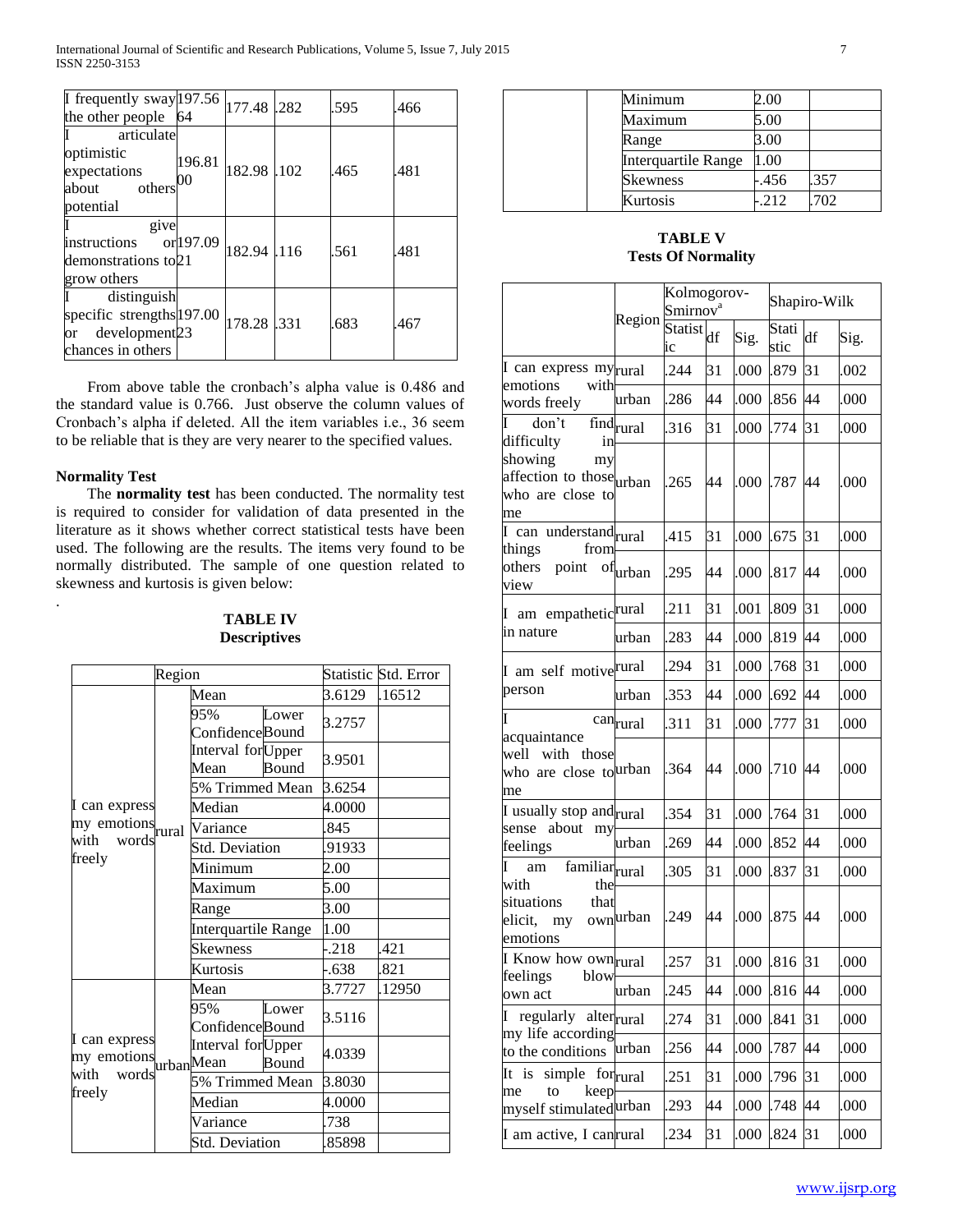| admit<br>new<br>environment                                                           | urban                  | 341  | 44 | .000 | .708         | 44 | .000 |
|---------------------------------------------------------------------------------------|------------------------|------|----|------|--------------|----|------|
| I trust I am full of rural                                                            |                        | .281 | 31 | .000 | .854         | 31 | .001 |
| personal<br>potentiality                                                              | urban                  | .259 | 44 | .000 | .792         | 44 | .000 |
| have<br>a<br>perception<br>on                                                         | $\dim_{\mbox{rural}}$  | .283 | 31 | .000 | .863         | 31 | .001 |
| many<br>of<br>aspects                                                                 | theurban               | .279 | 44 | .000 | .843         | 44 | .000 |
| I don't find life is rural                                                            |                        | .218 | 31 | .001 | .899         | 31 | .007 |
| pleasurable                                                                           | urban                  | .256 | 44 | .000 | .866         | 44 | .000 |
| feel certain to rural<br>work without the                                             |                        | .293 | 31 | .000 | .827         | 31 | .000 |
| for<br>need<br>regulation                                                             | directurban            | .235 | 44 | .000 | .877         | 44 | .000 |
| I consider myself $_{\text{rural}}$<br>to be one among                                |                        | .251 | 31 | .000 | .806         | 31 | .000 |
| the<br>most<br>competent for a <sub>urban</sub><br>job and likely to<br>be successful |                        | .278 | 44 | .000 | .764         | 44 | .000 |
| I speak out for a <sub>rural</sub><br>course of deeds I                               |                        | .279 | 31 | .000 | .849         | 31 | .000 |
| suppose in even<br>othersurban<br>when<br>disagree                                    |                        | .222 | 44 | .000 | .863         | 44 | .000 |
| I act tranquilly intrural                                                             |                        | .251 | 31 | .000 | .803         | 31 | .000 |
| traumatic<br>situations                                                               | urban                  | .225 | 44 | .000 | .827         | 44 | .000 |
| I<br>acrossrural<br>come                                                              |                        | .297 | 31 | .000 | .852         | 31 | .001 |
| difficulty<br>to<br>control<br>opinions                                               | myurban                | .233 | 44 | .000 | .862         | 44 | .000 |
| I'm typically able <sub>rural</sub>                                                   |                        | .272 | 31 | .000 | .817         | 31 | .000 |
| to find ways to<br>manage<br>my<br>emotions when Iurban<br>want to                    |                        | .303 | 44 |      | .000 .824 44 |    | .000 |
| have<br>propensity<br>to                                                              | a <sub>runal</sub>     | .209 | 31 | .001 | .872         | 31 | .002 |
| change my mind <sub>urban</sub><br>often                                              |                        | .232 | 44 | .000 | .873         | 44 | .000 |
| I would like to rural                                                                 |                        | 339  | 31 | .000 | .813         | 31 | .000 |
| get out of effects<br>which<br>L<br>have<br>caught<br>up<br>them earlier              | inurban                | 309  | 44 | .000 | .835         | 44 | .000 |
| Finally<br>I                                                                          | amrural                | .324 | 31 | .000 | .830         | 31 | .000 |
| talented to<br>pact<br>with the tension                                               | urban                  | .293 | 44 | .000 | .828         | 44 | .000 |
| Others                                                                                | think <sub>rural</sub> | .256 | 31 | .000 | .841         | 31 | .000 |
| highly of me for<br>being<br>cool<br>tranquil                                         | and $urban$            | .249 | 44 | .000 | .878         | 44 | .000 |
| I<br>forecastrural                                                                    |                        | .222 | 31 | .000 | .858         | 31 | .001 |

| obstacles<br>to<br>a                                                    |                       |      |    |      |         |    |      |
|-------------------------------------------------------------------------|-----------------------|------|----|------|---------|----|------|
| purpose in orderurban<br>to conquer them                                |                       | .236 | 44 | .000 | .834 44 |    | .000 |
| I have a tendency $_{\text{rural}}$<br>to step back in                  |                       | .295 | 31 | .000 | .860    | 31 | .001 |
| situations<br>many<br>even I know that urban<br>I am true               |                       | 239  | 44 | .000 | .855    | 44 | .000 |
| ultimately I am a <sup>rural</sup>                                      |                       | 274  | 31 | .000 | .841    | 31 | .000 |
| good diplomat                                                           | urban                 | 321  | 44 | .000 | .809    | 44 | .000 |
| T<br>knobrural<br>can<br>successfully with                              |                       | .255 | 31 | .000 | .820    | 31 | .000 |
| the people                                                              | urban                 | 302  | 44 | .000 | .770    | 44 | .000 |
| I repeatedly standrural                                                 |                       | 269  | 31 | .000 | .797    | 31 | .000 |
| for<br>up<br>my<br>privileges                                           | urban                 | 311  | 44 | .000 | .722    | 44 | .000 |
| I frequently sway rural                                                 |                       | .232 | 31 | .000 | .878    | 31 | .002 |
| the other people                                                        | urban                 | 202  | 44 | .000 | .903    | 44 | .001 |
| articulaterural<br>optimistic                                           |                       | 267  | 31 | .000 | .773    | 31 | .000 |
| expectations<br>othersurban<br>about<br>potential                       |                       | 315  | 44 | .000 | .742    | 44 | .000 |
|                                                                         | give <sub>rural</sub> | 239  | 31 | .000 | .860    | 31 | .001 |
| instructions<br>or<br>demonstrations tourban<br>grow others<br>I distin |                       | 291  | 44 | .000 | .794    | 44 | .000 |
| distinguish <sub>rural</sub><br>specific strengths                      |                       | 306  | 31 | .000 | .831    | 31 | .000 |
| developmenturban<br>or<br>chances in others                             |                       | .250 | 44 | .000 | .797    | 44 | .000 |

# Lilliefors Significance Correction

# Normal Q-Q Plot of i believe i am full of personal strengths

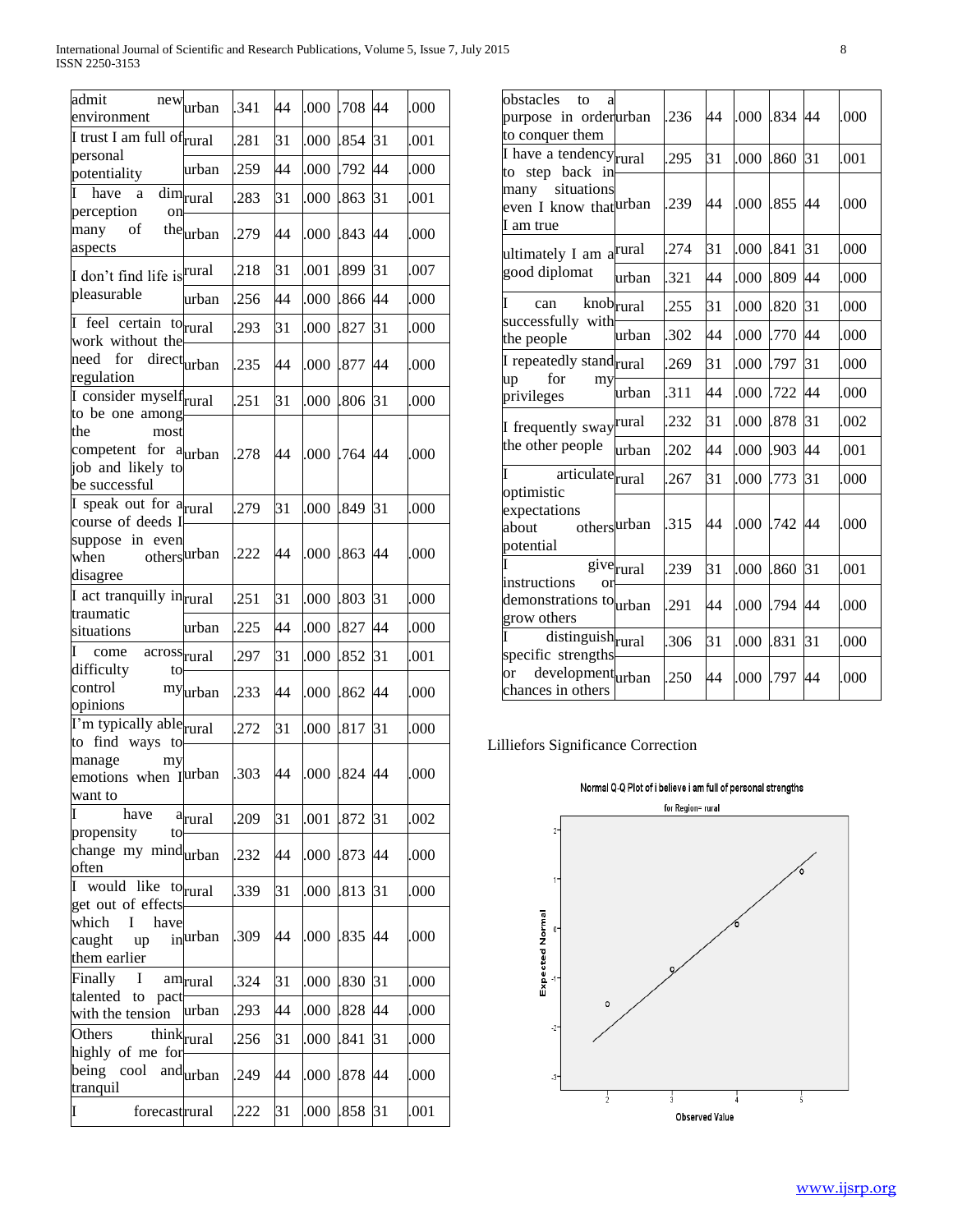The skewness is calculated by dividing the static value by its standard error which gives the value lying between +/-1.96 (as we have considered the confidence level of 95%). The kurtosis is calculated by dividing the static value by its standard error which again gives the value lying between  $+/- 1.96$  (as we have considered the confidence level of 95%).

 From the above Shapiro-Wilk table it is clear that the P value is less than the 0.05 where the null hypothesis should be rejected and Kolmogorov-Smirnov<sup>a</sup> the data is approximately normally distributed. Regarding skewness and kurtosis the data little skewed and kurtotic for both rural and urban students, but it doesn't differ significantly from normality. From this we can assume that the data are approximately normally distributed in terms of skewness and kurtosis.

 **H<sup>1</sup>** has been tested by applying the non parametric test chisquare by considering the significant level of 0.05 i.e, 95% of confidence level.

**TABLE VI Test Statistics**

|             | Region          | I express positive expectations<br>about others potential |
|-------------|-----------------|-----------------------------------------------------------|
| Chi-Square  | $1.282^{\rm a}$ | 75.590 <sup>b</sup>                                       |
| df          |                 |                                                           |
| Asymp. Sig. | .258            | .000                                                      |

a. 0 cells (0.0%) have expected frequencies less than 5. The minimum expected cell frequency is 39.0.

b. 0 cells (0.0%) have expected frequencies less than 5. The minimum expected cell frequency is 15.6.

From the above it is clear that the significance value is 0.000 which is less than the 0.05 so the null hypothesis is to be rejected and it is clear that there is significant difference between urban and rural students on the scores of Emotional Intelligence.

**H<sup>2</sup>** is being tested by using the statistical tool T- test

**TABLE VII Levene's Test for Equality of Variances**

|    |                               |                                      | F         | Sig.    |            | df                  | $Sig.(2-$<br>tail |
|----|-------------------------------|--------------------------------------|-----------|---------|------------|---------------------|-------------------|
| E1 | Equal<br>variances<br>assumed |                                      | 1.895.173 | $-.261$ | 76         | .795                |                   |
|    |                               | Equal<br>variances<br>not<br>assumed |           |         |            | -.291 12.817.776    |                   |
| E2 |                               | Equal<br>variances<br>assumed        | .037      | .849    | $-.821$ 76 |                     | .414              |
|    |                               | Equal<br>variances<br>not<br>assumed |           |         |            | -.875   12.364 .398 |                   |

|     | Equal<br>variances<br>assumed |     | 1.479.228 |      | .516    | 76         | .608 |
|-----|-------------------------------|-----|-----------|------|---------|------------|------|
| E3  | Equal<br>variances<br>assumed | not |           |      | .438    | 10.781.670 |      |
| F4  | Equal<br>variances<br>assumed |     | .700      | .405 | 1.005   | 76         | .318 |
|     | Equal<br>variances<br>assumed | not |           |      | .975    | 11.582.349 |      |
| E5  | Equal<br>variances<br>assumed |     | 5.302.024 |      | 2.080   | 76         | .041 |
|     | Equal<br>variances<br>assumed | not |           |      | 1.292   | 9.704      | .226 |
|     | Equal<br>variances<br>assumed |     | 1.334.252 |      | 1.120   | 76         | .266 |
| E6  | Equal<br>variances<br>assumed | not |           |      | 1.226   | 12.629.242 |      |
|     | Equal<br>variances<br>assumed |     | 2.579.112 |      | .554    | 76         | .581 |
| E7  | Equal<br>variances<br>assumed | not |           |      | .458    | 10.647.656 |      |
| E8  | Equal<br>variances<br>assumed |     | 1.464.230 |      | $-.193$ | 76         | .847 |
|     | Equal<br>variances<br>assumed | not |           |      | -.158   | 10.589.878 |      |
| E9  | Equal<br>variances<br>assumed |     | .936      | .336 | .619    | 76         | .538 |
|     | Equal<br>variances<br>assumed | not |           |      | .508    | 10.617.622 |      |
| E10 | Equal<br>variances<br>assumed |     | 1.561.215 |      | 1.114   | 76         | .269 |
|     | Equal<br>variances<br>assumed | not |           |      | .850    | 10.312.415 |      |
|     | Equal<br>variances<br>assumed |     | 1.933.168 |      | 1.278   | 76         | .205 |
| E11 | Equal<br>variances<br>assumed | not |           |      | 1.003   | 10.426.338 |      |
| E12 | Equal<br>variances<br>assumed |     | .170      | .681 | -.674   | 76         | .502 |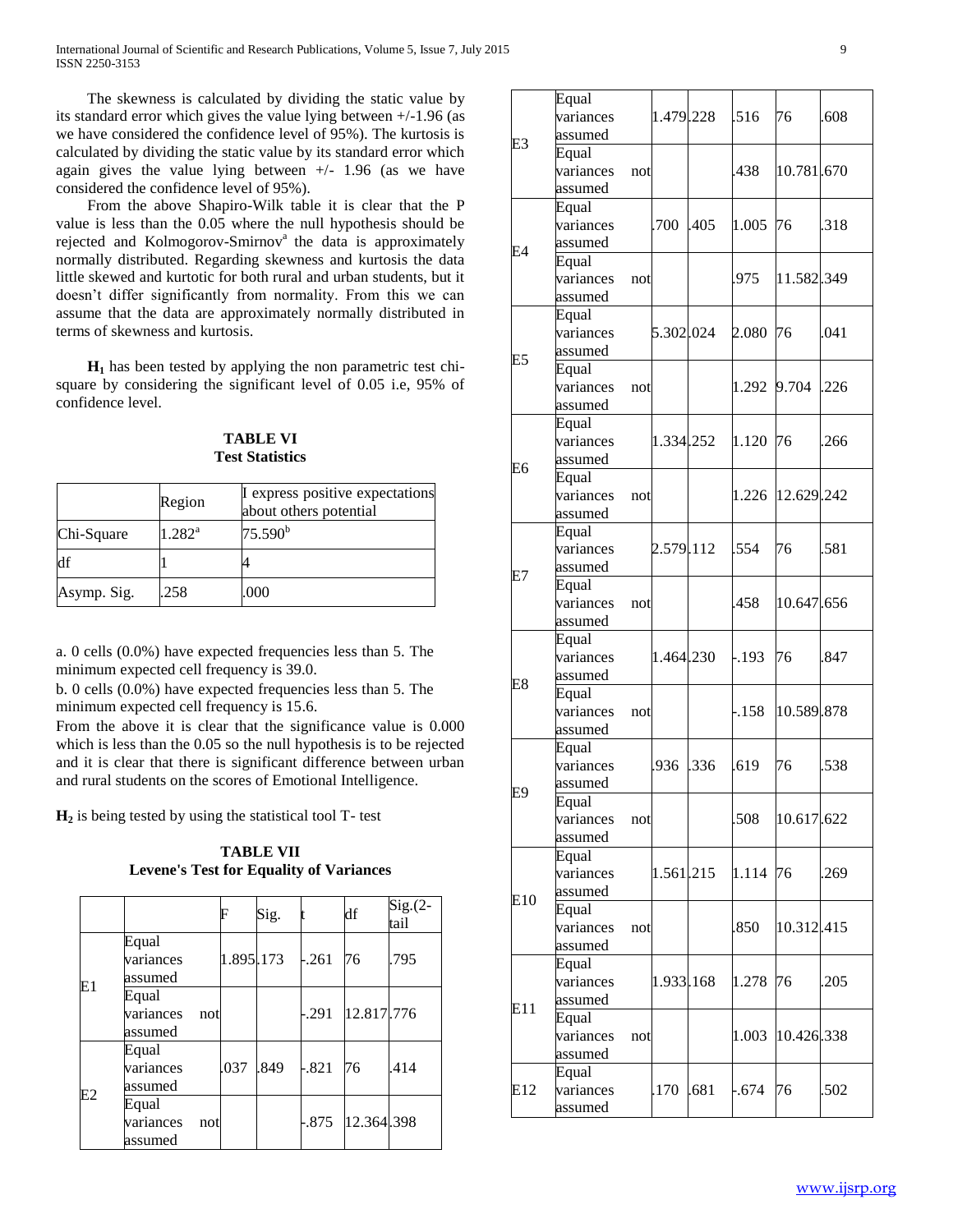|     | Equal<br>variances<br>assumed | not |           |      | .727     | 12.466.481 |      |
|-----|-------------------------------|-----|-----------|------|----------|------------|------|
| WB1 | Equal<br>variances<br>assumed |     | 477       | .492 | 1.082    | 76         | .282 |
|     | Equal<br>variances<br>assumed | not |           |      | 974      | 11.095.351 |      |
| WB2 | Equal<br>variances<br>assumed |     | .002      | .966 | .696     | 76         | .489 |
|     | Equal<br>variances<br>assumed | not |           |      | .672     | 11.548.515 |      |
| WB3 | Equal<br>variances<br>assumed |     | 465       | .497 | 1.067    | 76         | .289 |
|     | Equal<br>variances<br>assumed | not |           |      | .922     | 10.868.376 |      |
| WB4 | Equal<br>variances<br>assumed |     | .071      | .791 | $-0.745$ | 76         | .459 |
|     | Equal<br>variances<br>assumed | not |           |      | -.678    | 11.161.512 |      |
| WB5 | Equal<br>variances<br>assumed |     | 1.225.272 |      | .384     | 76         | .702 |
|     | Equal<br>variances<br>assumed | not |           |      | 430      | 12.853.674 |      |
| WB6 | Equal<br>variances<br>assumed |     | 3.452.067 |      | .781     | 76         | .437 |
|     | Equal<br>variances<br>assumed | not |           |      | 618      | 10.458.550 |      |
| WB7 | Equal<br>variances<br>assumed |     | 4.229.043 |      | 1.275    | 76         | .206 |
|     | Equal<br>variances<br>assumed | not |           |      | 1.015    | 10.487.333 |      |
| SC1 | Equal<br>variances<br>assumed |     | 9.195.003 |      | .851     | 76         | .397 |
|     | Equal<br>variances<br>assumed | not |           |      | 1.194    | 16.665.249 |      |
|     | Equal<br>variances<br>assumed |     | 2.644.108 |      | .678     | 76         | .500 |
| SC2 | Equal<br>variances<br>assumed | not |           |      | 499      | 10.182.629 |      |

| SC3             | Equal<br>variances<br>assumed |     | .930      | .338 | .139        | 76                | .890 |
|-----------------|-------------------------------|-----|-----------|------|-------------|-------------------|------|
|                 | Equal<br>variances<br>assumed | not |           |      | .115        | 10.673.911        |      |
| SC <sub>4</sub> | Equal<br>variances<br>assumed |     | 1.769.187 |      | 1.623       | 76                | .109 |
|                 | Equal<br>variances<br>assumed | not |           |      | 2.052       | 14.532.059        |      |
| SC5             | Equal<br>variances<br>assumed |     | .134      | .715 | $-1.636$ 76 |                   | .106 |
|                 | Equal<br>variances<br>assumed | not |           |      |             | -1.635 11.804 128 |      |
| SC <sub>6</sub> | Equal<br>variances<br>assumed |     | .238      | .627 | .564        | 76                | .574 |
|                 | Equal<br>variances<br>assumed | not |           |      | .476        | 10.742.644        |      |
| SC7             | Equal<br>variances<br>assumed |     | .001      | .980 | .320        | 76                | .750 |
|                 | Equal<br>variances<br>assumed | not |           |      | .300        | 11.353.770        |      |
| S <sub>1</sub>  | Equal<br>variances<br>assumed |     | .188      | .666 | $-1.480$ 76 |                   | .143 |
|                 | Equal<br>variances<br>assumed | not |           |      |             | 1.370 11.264 197  |      |
| S2              | Equal<br>variances<br>assumed |     | .074      | .786 | $-.190$     | 76                | .850 |
|                 | Equal<br>variances<br>assumed | not |           |      | $-184$      | 11.583.857        |      |
| S3              | Equal<br>variances<br>assumed |     | .001      | .974 | .656        | 76                | .514 |
|                 | Equal<br>variances<br>assumed | not |           |      | .565        | 10.846.584        |      |
| S4              | Equal<br>variances<br>assumed |     | .192      | .663 | 1.834       | 76                | .071 |
|                 | Equal<br>variances<br>assumed | not |           |      | 1.800       | 11.666.098        |      |
| S5              | Equal<br>variances<br>assumed |     | .774      | .382 | .516        | 76                | .608 |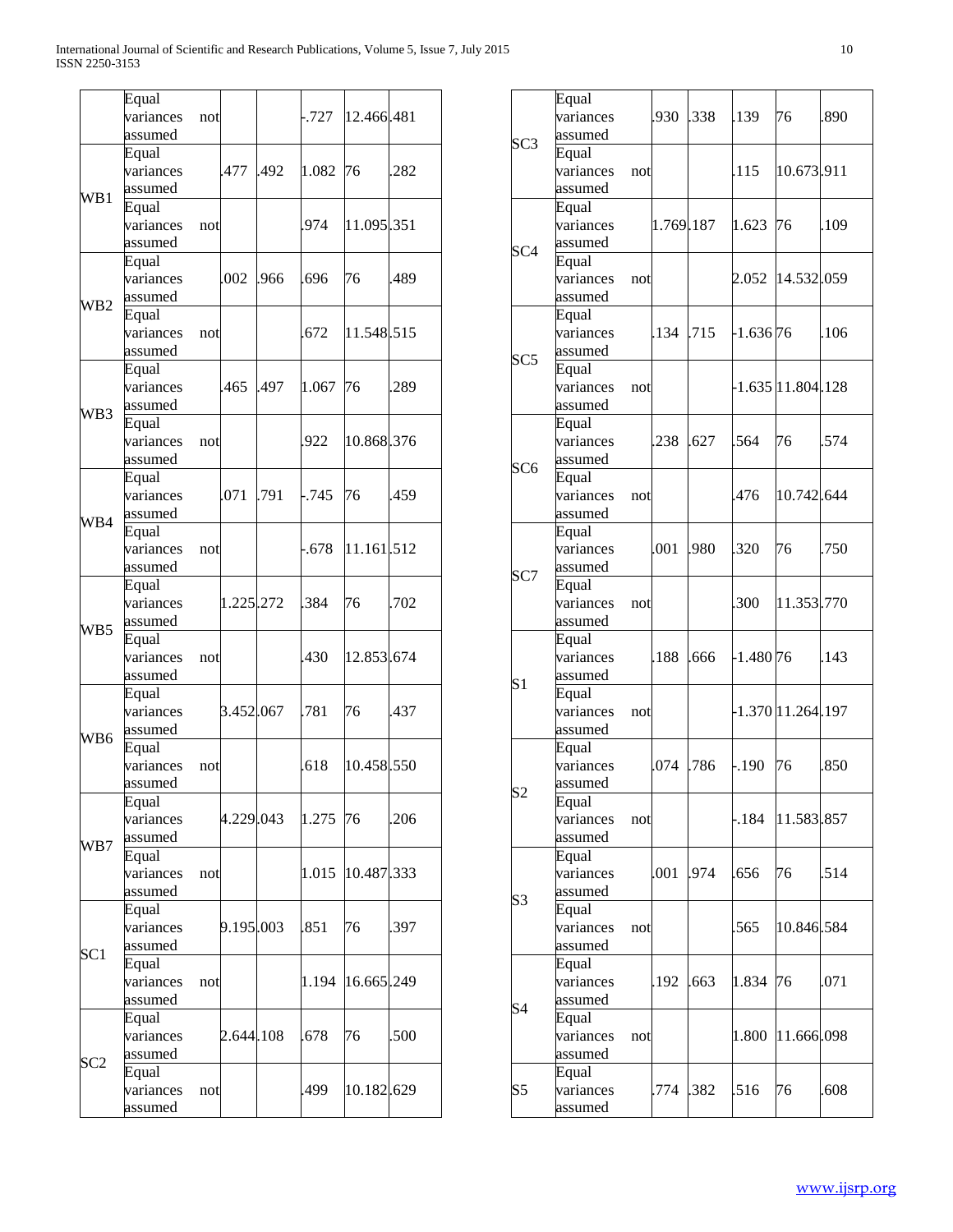|                | Equal<br>variances<br>assumed | not |                | .591    | 13.138.564             |      |
|----------------|-------------------------------|-----|----------------|---------|------------------------|------|
|                | Equal<br>variances<br>assumed |     |                |         |                        | .102 |
| S6             | Equal<br>variances<br>assumed | not |                |         | -2.455 18.184 .024     |      |
|                | Equal<br>variances<br>assumed |     | .010 .921      | $-.331$ | 76                     | .741 |
| S7             | Equal<br>variances<br>assumed | not |                |         | $-0.340$   12.011 .740 |      |
|                | Equal<br>variances<br>assumed |     | .519 .473 .361 |         | 76                     | .719 |
| S <sub>8</sub> | Equal<br>variances<br>assumed | not |                |         | -.435 13.795.670       |      |

 Observe the values in the column sig (2 tailed). All the values are greater than the 0.05 (confidence level is 95%).so we keep the null hypothesis that is Emotional Intelligence have no significant relationship with academic performance of students measured with the percentages secured in  $10^{th}$ , 12th & UG.

 Chi-square test has also been applied to find the significant difference between the EI parameters and the regions (Rural  $\&$ Urban). The following table represents the result.

**TABLE VIII Sample Table Of Analysis**

| <b>REGION</b> |                                         |      |      |
|---------------|-----------------------------------------|------|------|
|               | Observed N <sup>Expected</sup> Residual |      |      |
| Rural         | 34                                      | 39.0 | -5.0 |
| Urban         |                                         | 39.0 | 5.0  |
| Total         |                                         |      |      |

| If articulate optimistic expectations about others potential |    |      |                             |
|--------------------------------------------------------------|----|------|-----------------------------|
|                                                              |    |      | Observed NExpected Residual |
| strongly disagree                                            |    | 15.6 | -14.6                       |
| disagree                                                     |    | 15.6 | $-14.6$                     |
| neutral                                                      |    | 15.6 | $-7.6$                      |
| agree                                                        | 31 | 15.6 | 15.4                        |
| strongly agree                                               | 37 | 15.6 | 21.4                        |
| Total                                                        |    |      |                             |

#### **Test Statistics**

| Region              |  | I articulate optimistic expectations<br>about others potential |  |  |  |  |  |
|---------------------|--|----------------------------------------------------------------|--|--|--|--|--|
| Chi-Square $1.282a$ |  | $75.590^{\rm b}$                                               |  |  |  |  |  |
|                     |  |                                                                |  |  |  |  |  |

| mp.<br>K<br>$\sim$ $\sim$<br>$\sim$<br>.vvv<br>-- -<br>$\mathbf{C}$<br>◡ |
|--------------------------------------------------------------------------|
|--------------------------------------------------------------------------|

a. 0 cells (0.0%) have expected frequencies less than 5. The minimum expected cell frequency is 39.0.

b. 0 cells (0.0%) have expected frequencies less than 5. The minimum expected cell frequency is 15.6.

 It is found that the significance at the 0.05 significance level is 0.000 which is less than the specified value. From this it can be interpreted that the there is significant difference in the EI levels of the students who come from rural and urban regions.

 The ANNOVA has been applied to find the significance level between the subsets of emotionality and region as well between the subsets of EI and GPA for this purpose Mean EI values of the four parameters have been calculated. The results are depicted in the Table IX and X. The F value for the parameter Emotionality is 0.198. The value of F for the parameter wellbeing is 0.042. The value of F for the parameter self control is 0.520. The F value for the parameter sociability is 0.723. the results indicate that there exist difference among the rural and urban students on the four dimensions of the EI Parameters, which leads to reject the  $H_1$  i.e., there is no significant difference between the EI levels of Rural and Urban students.

**TABLE IX Anova**

|                  |                   | Sum ofdf<br>Squares |    | Mean<br>Square | F         | Sig. |
|------------------|-------------------|---------------------|----|----------------|-----------|------|
| emotionalit<br>V | Between<br>Groups | .234                | 1  | .234           | 1.685.198 |      |
|                  | Within<br>Groups  | 10.564              | 76 | .139           |           |      |
|                  | Total             | 10.799              | 77 |                |           |      |
| wellbeing        | Between<br>Groups | .821                | 1  | .821           | 4.271.042 |      |
|                  | Within<br>Groups  | 14.601              | 76 | .192           |           |      |
|                  | Total             | 15.422              | 77 |                |           |      |
|                  | Between<br>Groups | .058                | 1  | .058           | .19       | .520 |
| self-control     | Within<br>Groups  | 10.535              | 76 | .139           |           |      |
|                  | Total             | 10.593              | 77 |                |           |      |
|                  | Between<br>Groups | .022                | 1  | .022           | .127      | .723 |
| sociability      | Within<br>Groups  | 13.219              | 76 | .174           |           |      |
|                  | Total             | 13.241              | 77 |                |           |      |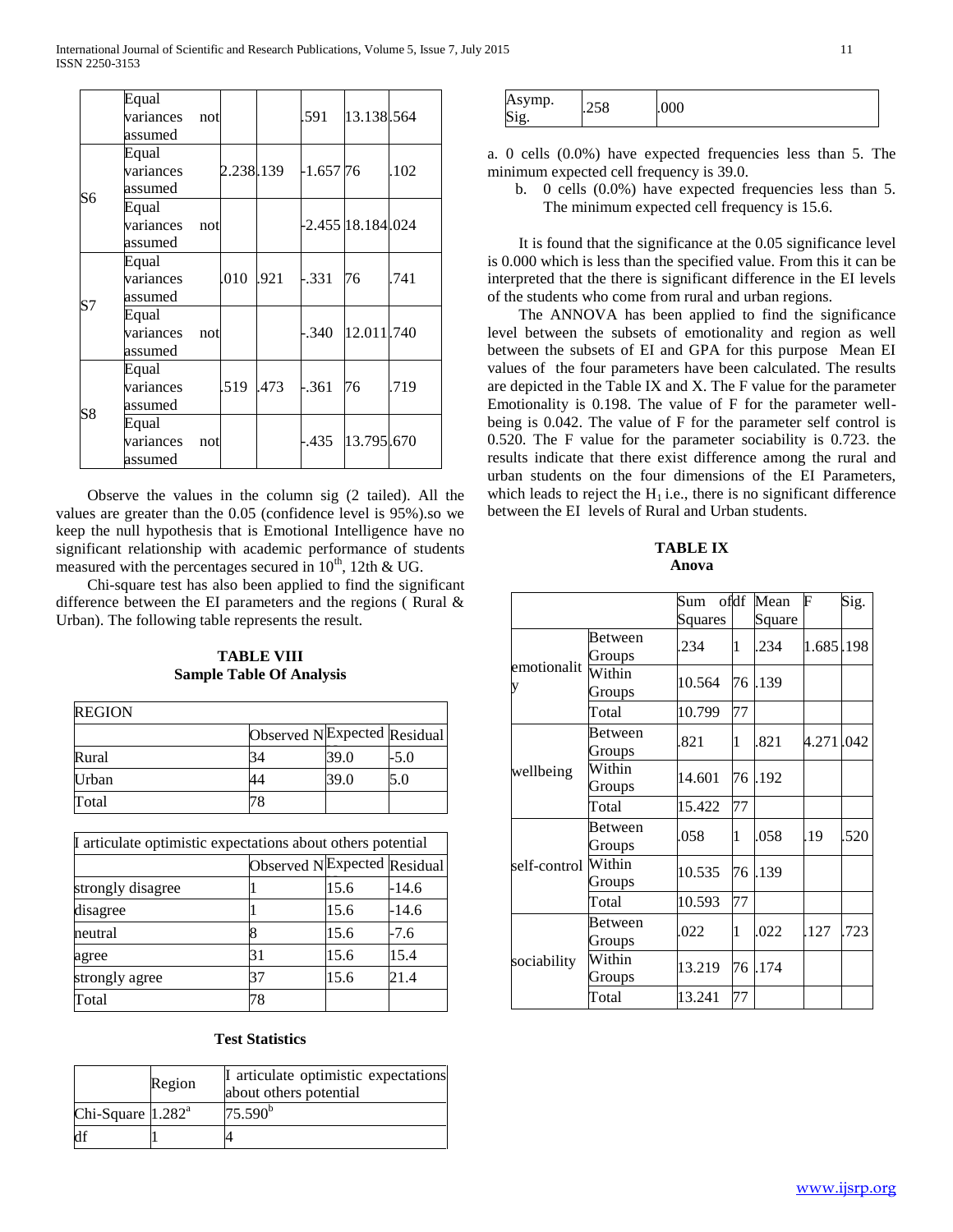|              |         | Sum     | ofdf | Mean   | F         | Sig. |
|--------------|---------|---------|------|--------|-----------|------|
|              |         | Squares |      | Square |           |      |
| emotionality | Between | 10.121  | 74   | .137   | .606      | .815 |
|              | Groups  |         |      |        |           |      |
|              | Within  | .677    | 3    | .226   |           |      |
|              | Groups  |         |      |        |           |      |
|              | Total   | 10.799  | 77   |        |           |      |
| wellbeing    | Between | 14.146  | 74   | .191   | .450      | .908 |
|              | Groups  |         |      |        |           |      |
|              | Within  | 1.276   | 3    | .425   |           |      |
|              | Groups  |         |      |        |           |      |
|              | Total   | 15.422  | 77   |        |           |      |
|              | Between | 10.154  | 74   | .137   | .938      | .631 |
|              | Groups  |         |      |        |           |      |
| self-control | Within  | .439    | 3    | .146   |           |      |
|              | Groups  |         |      |        |           |      |
|              | Total   | 10.593  | 77   |        |           |      |
|              | Between | 12.890  | 74   | .174   | 1.486.429 |      |
|              | Groups  |         |      |        |           |      |
| sociability  | Within  | .352    | 3    | .117   |           |      |
|              | Groups  |         |      |        |           |      |
|              | Total   | 13.241  | 77   |        |           |      |

**TABLE X Anova**

 The table XI shows the ANNOVA application to find the Relation between the GPA of students with their EI levels. The GPA Mean of the rural students is 71.21 and the GPA mean of the urban students is 70.40. It is clear that the GPA is high among the rural students than that of the urban students. The table XII reveals the EI levels of the rural and urban students related to the four parameters i.e., emotionality, well-being, selfcontrol, sociability.

| ABLE<br>г |  |
|-----------|--|
|-----------|--|

| $GPA * region$ |         |    |                       |  |  |  |  |
|----------------|---------|----|-----------------------|--|--|--|--|
| GPA            |         |    |                       |  |  |  |  |
| region         | Mean    |    | <b>Std. Deviation</b> |  |  |  |  |
| rural          | 71.2144 | 34 | 6.86711               |  |  |  |  |
| urban          | 70.4066 | 44 | 9.35237               |  |  |  |  |
| Total          | 70.7587 | 78 | 8.31973               |  |  |  |  |

# **TABLE XII Report**

| region |      | emotionalitywellbeing <sup>self-</sup> |        | $\sim$ ntrol | sociability |
|--------|------|----------------------------------------|--------|--------------|-------------|
|        | Mean | 4.0221                                 | 3.6471 | 3.2563       | 3.8382      |
| rural  |      |                                        | 34     |              | 34          |

|         | Std. Deviation.39318 |        | .41499 | .36511 | .48022 |
|---------|----------------------|--------|--------|--------|--------|
|         | Mean                 | 4.1326 | 3.8539 | 3.2013 | 3.8722 |
| urban N |                      | 44     | 44     | 44     | 44     |
|         | Std. Deviation.35643 |        | .45540 | 37774  | .36117 |
| Total   | Mean                 | 4.0844 | 3.7637 | 3.2253 | 3.8574 |
|         | IN                   | 78     | 78     | 78     | 78     |
|         | Std. Deviation.37449 |        | .44753 | .37090 | .41469 |

 From the above it is clear that the emotionality level in rural (4.022) is less than the urban region (4013). The EI parameter well being is also less in the rural (3.64) than the urban (3.85). The EI parameter self-control is greater in the rural region students (3.25) than that of the urban region students (3.20). The EI parameter sociability is less among the rural region students (3.83) than that of the urban region students (3.85). The GPA is high among the rural students when compared to that of the urban students.

#### VII. CONCLUSION

 From this study it is clear that the EI levels of the urban students is high to that of the rural students and the GPA is high among the rural students than that of the urban students. It can be analysed that there is no impact of EI on the academic performance since the EI levels of urban students is high even though their GPA is less than the rural students. The Faculties teaching to the PG students specifically to management need to have much concentration on the rural students than that of the urban students to develop their EI levels which is much essential for them to compete in the present situations.

#### **Ouestionnaire**

 A study on the Emotional Intelligence Levels of the Urban students and Rural students – with special reference to *SVIM*

|                  | Name::                                       |        |   |   |   |  |
|------------------|----------------------------------------------|--------|---|---|---|--|
|                  |                                              |        |   |   |   |  |
|                  | Region:-<br>$GPA:$ —                         |        |   |   |   |  |
|                  |                                              |        |   |   |   |  |
| SI.<br><b>No</b> | Labels                                       | S<br>A | Α | N | D |  |
| 1.               | can express my emotions<br>with words freely |        |   |   |   |  |
|                  | find difficulty<br>don't<br>in               |        |   |   |   |  |

| 2. | showing my affection to those<br>who are close to me |  |  |  |
|----|------------------------------------------------------|--|--|--|
| 3. | I can understand things from<br>others point of view |  |  |  |
| 4. | I am empathetic in nature                            |  |  |  |
| .5 | I am self- motive person                             |  |  |  |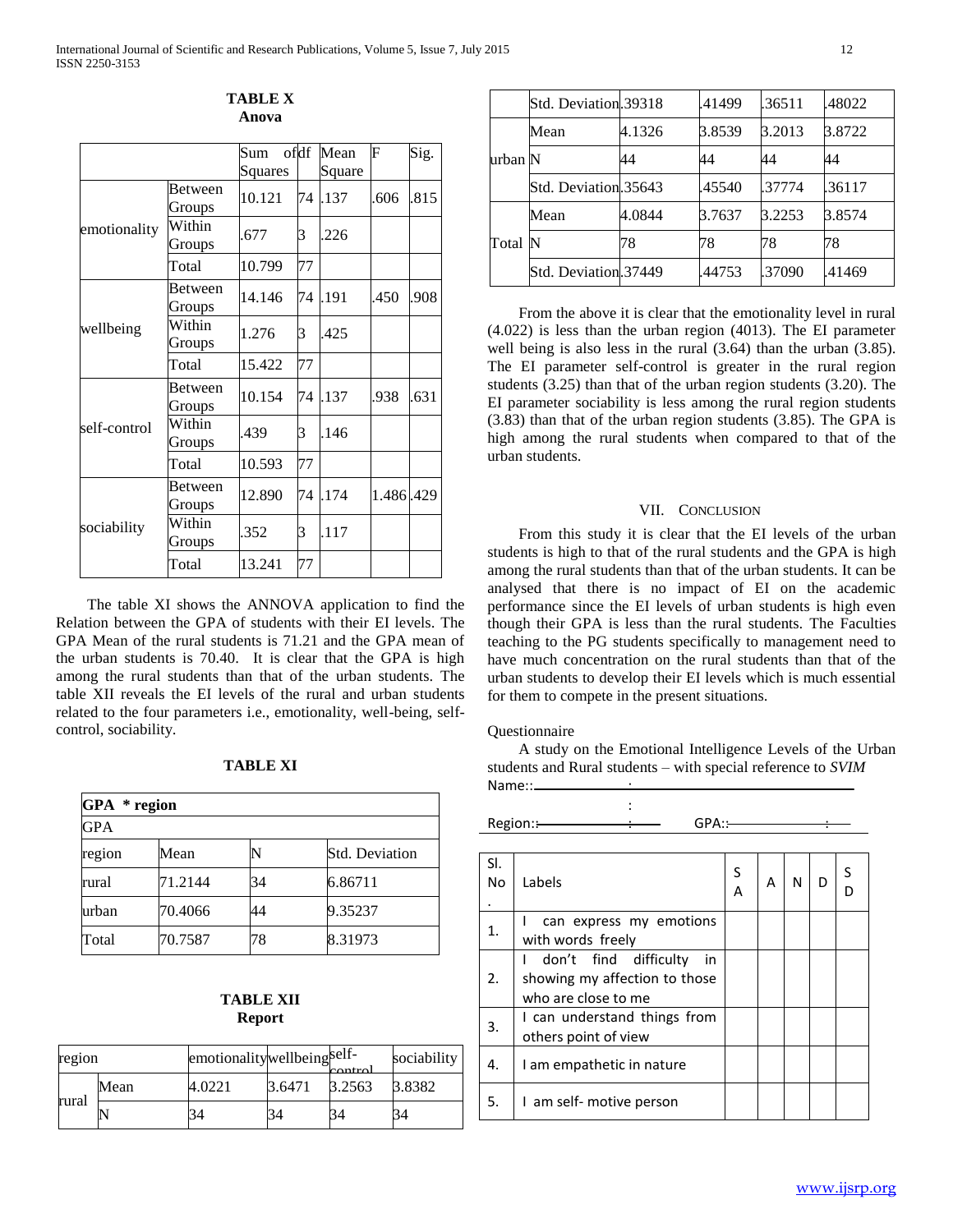|    | I can acquaintance well with                           |  |  |  |
|----|--------------------------------------------------------|--|--|--|
| 6. | those who are close to me                              |  |  |  |
|    | I usually stop and sense about                         |  |  |  |
| 7. | my feelings                                            |  |  |  |
|    | familiar with<br>the<br>am<br>$\mathbf{I}$             |  |  |  |
| 8. | situations that elicit, my own                         |  |  |  |
|    | emotions                                               |  |  |  |
| 9. | I Know how own feelings blow                           |  |  |  |
|    | own act                                                |  |  |  |
| 10 | I trust I am full of personal                          |  |  |  |
|    | potentiality                                           |  |  |  |
| 11 | I have a dim perception on                             |  |  |  |
|    | many of the aspects                                    |  |  |  |
| 12 | I don't find life is pleasurable                       |  |  |  |
|    |                                                        |  |  |  |
| 13 | I feel certain to work without                         |  |  |  |
|    | the need for direct regulation                         |  |  |  |
|    | I consider myself to be one                            |  |  |  |
| 14 | among the most competent                               |  |  |  |
|    | for a job and likely to be                             |  |  |  |
|    | successful                                             |  |  |  |
| 15 | I speak out for a course of                            |  |  |  |
|    | deeds I suppose in even when                           |  |  |  |
|    | others disagree                                        |  |  |  |
| 16 | I act tranquilly in traumatic<br>situations            |  |  |  |
| 17 |                                                        |  |  |  |
|    | I come across difficulty to                            |  |  |  |
|    | control my opinions<br>I'm typically able to find ways |  |  |  |
| 18 | to manage my emotions when                             |  |  |  |
|    | I want to                                              |  |  |  |
| 19 | I have a propensity to change                          |  |  |  |
|    | my mind often                                          |  |  |  |
|    | I would like to get out of                             |  |  |  |
| 20 | effects which I have caught up                         |  |  |  |
|    | in them earlier                                        |  |  |  |
| 21 | Finally I am talented to pact                          |  |  |  |
|    | with the tension                                       |  |  |  |
| 22 | Others think highly of me for                          |  |  |  |
|    | being cool and tranquil                                |  |  |  |
|    | I forecast obstacles<br>to<br>a                        |  |  |  |
| 23 | purpose in order to conquer                            |  |  |  |
|    | them                                                   |  |  |  |
| 24 | I have a tendency to step back                         |  |  |  |
|    | many situations even<br>in                             |  |  |  |
| ٠  | know that I am true                                    |  |  |  |
| 25 | ultimately I am a<br>good                              |  |  |  |
|    | diplomat                                               |  |  |  |
| 26 | I can knob successfully with                           |  |  |  |
|    | the people                                             |  |  |  |
| 27 | I repeatedly stand up for my                           |  |  |  |
|    | privileges                                             |  |  |  |
| 28 | I frequently sway the other                            |  |  |  |
|    | people                                                 |  |  |  |

| 29 | articulate optimistic<br>expectations about others<br>potential         |  |  |  |
|----|-------------------------------------------------------------------------|--|--|--|
| 30 | give instructions<br>or<br>demonstrations to grow<br>others             |  |  |  |
| 31 | I distinguish specific strengths<br>or development chances in<br>others |  |  |  |
| 32 | regularly alter my<br>life<br>L<br>according to the conditions          |  |  |  |
| 33 | It is simple for me to keep<br>myself stimulated                        |  |  |  |
| 34 | I am active, I can admit new<br>environment                             |  |  |  |

#### SIGNATURE OF THE RESPONDENT

 Likert scale is being used with the values strongly agree, agree neutral, disagree, strongly disagree. They have been rated as 5 for strongly agree, 4 for agree, 3 for neutral, 2 for disagree, 1 for strongly disagree for the positive type of questions and the values are reversed for the negative type of questions. The questions 1, 2, 3, 4, 5, 6, 7, 8, 9, 32, 33, 34 belong to the parameter emotionality, 10 to 16 belong to the parameter well being, 17 to 23 belong to the parameter self-control, and the questions from 24 to 31 belong to sociability.

#### **REFERENCES**

- [1] Goleman, D. (1995). Emotional intelligence. London: Bloomsbury Publishing.
- [2] www.abhinavjournal.com ISSN 2320-0073 Volume II, February'13
- [3] Goleman, D. (1995). Emotional Intelligence: Why it can matter more than IQ. . New York: Bantam.
- [4] Mayer, J. D., & Salovey, P. (1997). What is emotional intelligence? New York: Basic Books.
- [5] Michael, A. (2005). Diagnosis in modern education. Damascus: Damascus University Press
- [6] http://www.fortunecity.com/banners/interstitial.html?http://www3.parinc.co m/products/product/aspx? Productid=BARON\_EQ-I; Abraham, 1999)
- [7] Nouria Brikci Research Officer, MSF UK Judith Green Senior Lecturer in Sociology, Health Services Research Unit, London School of Hygiene and Tropical Medicine
- [8] Dawson, Catherine, 2002, Practical Research Methods, New Delhi, UBS Publishers 'Distributors
- [9] Kothari, C.R., 1985, Research Methodology- Methods and Techniques, New Delhi, Wiley Eastern Limited.
- [10] Kumar, Ranjit, 2005, Research Methodology-A Step-by-Step Guide for Beginners,(2nd.ed.),Singapore, Pearson Education.
- [11] Goleman, D. (1995). Emotional intelligence. New York: Bantam Books.
- [12] Goleman, D. (1998). Working with emotional intelligence. New York: Bantam Books.
- [13] Greenglass, E., Fiksenbaum, L., & Burke, R.J.(1996).Components of social support, burnout effects and burnout: Implications for psychological functioning. Anxiety, Stress, and Coping, 9, 185-197
- [14] Kirshnamurthy ,M & Varalakshmi, S, " Emotional Intelligence- A study with special reference to the employees of salalah college of technology.," International Journal of Research in Commerce and Management, Vol.No.2, Issue 1 pg 27- 34, ISSN 0976-2183, 2011.